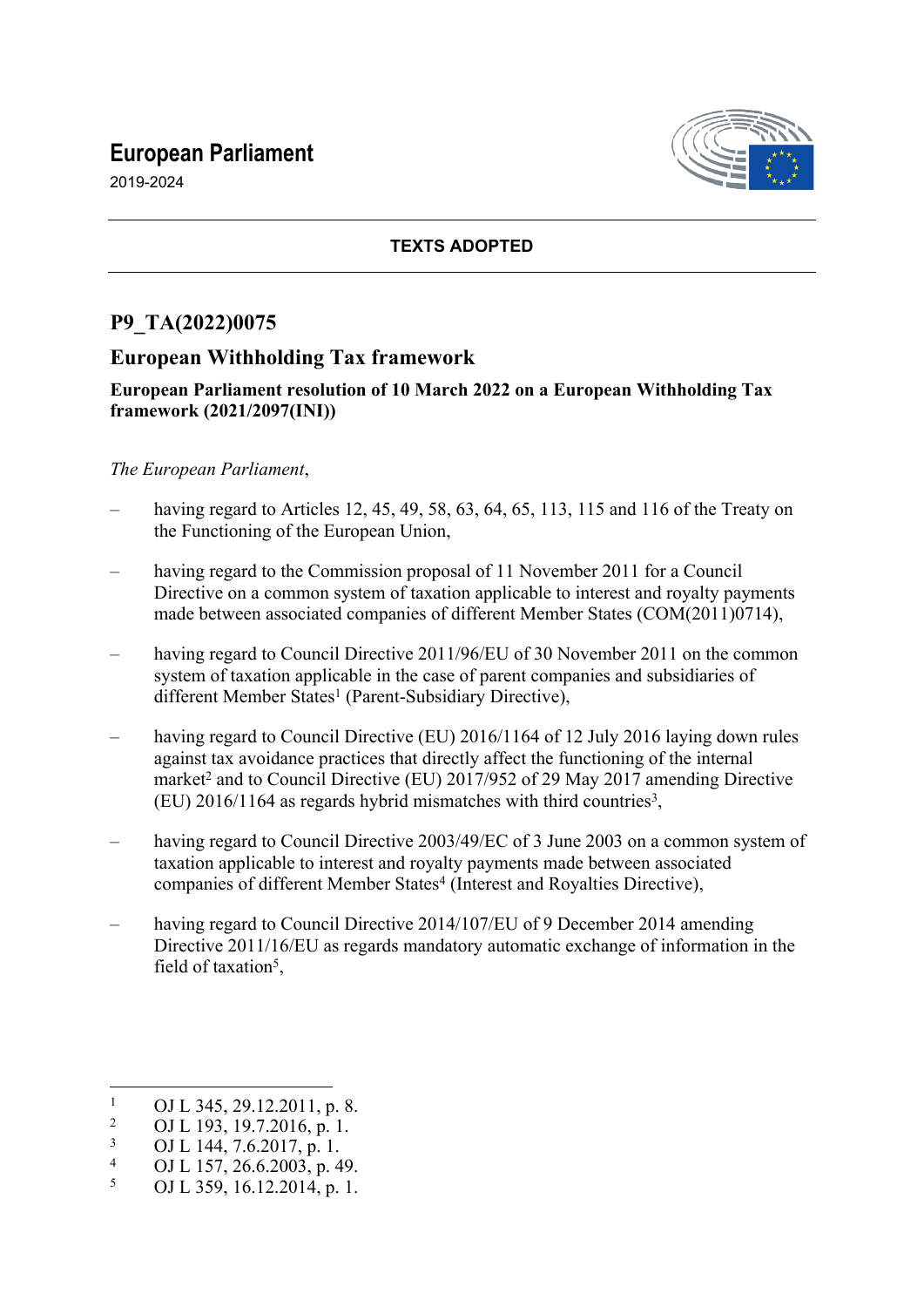- having regard to Council Directive (EU) 2018/822 of 25 May 2018 amending Directive 2011/16/EU as regards mandatory automatic exchange of information in the field of taxation in relation to reportable cross-border arrangements<sup>1</sup>,
- having regard to the Commission proposals of 25 October 2016 on a Common Corporate Tax Base (COM(2016)0685) and of 25 October 2016 on a Common Consolidated Corporate Tax Base (COM(2016)0683), the digital taxation package<sup>2</sup>, and Parliament's position thereon,
- having regard to the Commission communication of 18 May 2021 entitled 'Business' Taxation for the 21st Century' (COM(2021)0251),
- having regard to its position adopted at first reading of 11 September 2012 on the proposal for a Council Directive on a common system of taxation applicable to interest and royalty payments made between associated companies of different Member States<sup>3</sup>,
- having regard to its recommendation of 13 December 2017 to the Council and the Commission following the inquiry into money laundering, tax avoidance and tax evasion<sup>4</sup>,
- having regard to the Commission's follow-up to each of the above-mentioned Parliament resolutions<sup>5</sup>,
- having regard to the European Securities and Markets Authority's report of 23 September 2020 on cum/ex, cum/cum and withholding tax reclaim schemes,
- having regard to the Commission recommendation of 19 October 2009 on withholding tax relief procedures<sup>6</sup>,
- having regard to the Commission communication of 11 November 2011 entitled 'Double Taxation in the Single Market' (COM(2011)0712),

- 3 OJ C 353 E, 3.12.2013, p. 196.
- 4 OJ C 369, 11.10.2018, p. 132.

6 OJ L 279, 24.10.2009, p. 8.

<sup>1</sup> OJ L 139, 5.6.2018, p. 1.

 $\mathfrak{Z}$  The package consists of the Commission communication of 21 March 2018 entitled 'Time to establish a modern, fair and efficient taxation standard for the digital economy' (COM(2018)0146), the Commission proposal of 21 March 2018 for a Council directive laying down rules relating to the corporate taxation of a significant digital presence (COM(2018)0147), the Commission proposal of 21 March 2018 for a Council directive on the common system of a digital services tax on revenues resulting from the provision of certain digital services (COM(2018)0148), and the Commission recommendation of 21 March 2018 relating to the corporate taxation of a significant digital presence (C(2018)1650).

<sup>5</sup> The joint follow-up of 16 March 2016 on bringing transparency, coordination and convergence to corporate tax policies in the Union and TAXE 1 resolutions, the followup of 16 November 2016 to the European Parliament resolution on tax rulings and other measures similar in nature or effect, the follow-up of April 2018 to the PANA recommendation, the follow-up of 26 March 2019 to the resolution on the cum-ex scandal and the follow-up of 27 August 2019 to the TAX3 resolution.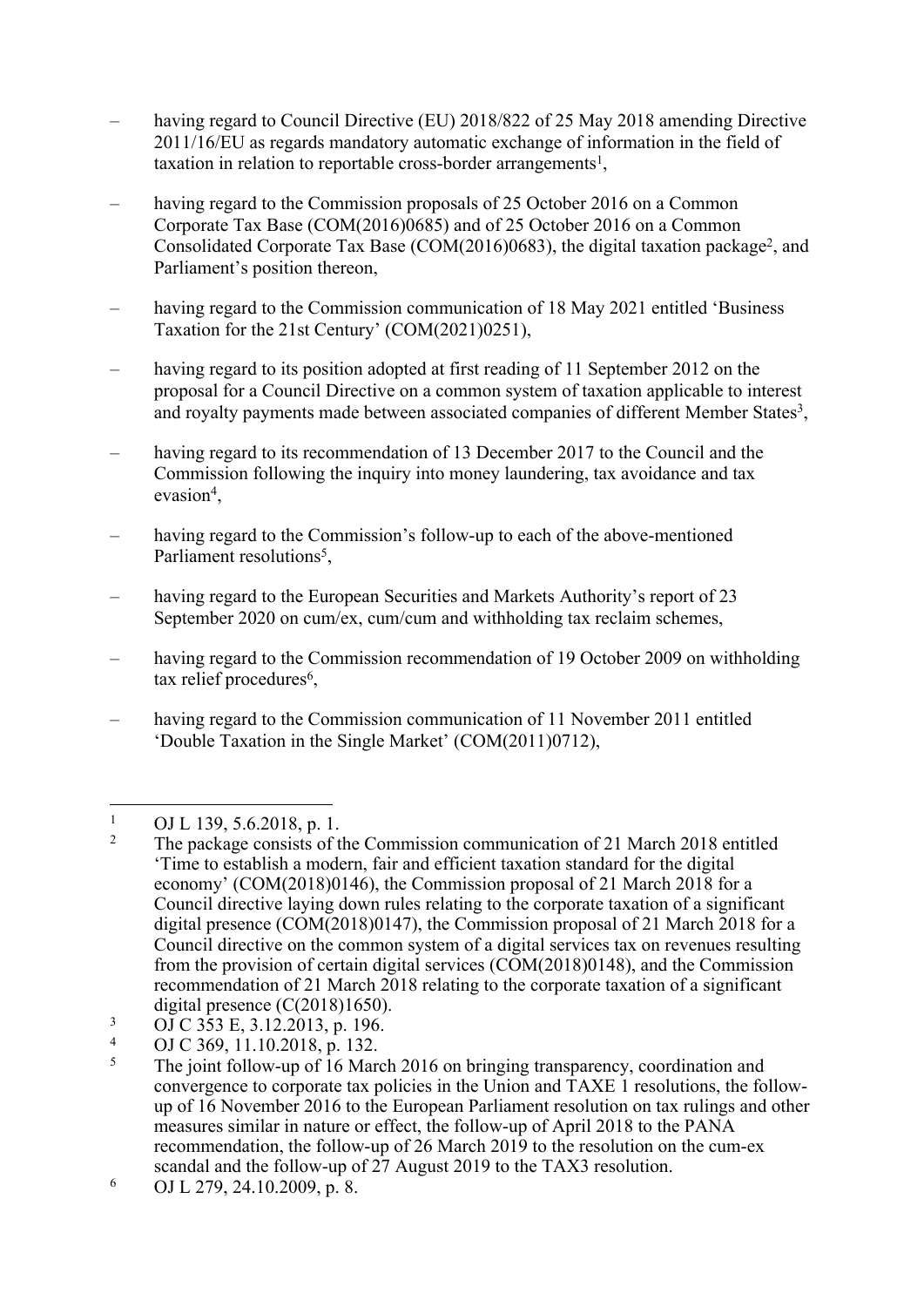- having regard to the Commission communication of 15 July 2020 entitled 'An Action Plan for Fair and Simple Taxation Supporting the Recovery Strategy' (COM(2020)0312),
- having regard to the Commission communication of 24 September 2020 entitled 'A Capital Markets Union for people and businesses – new action plan' (COM(2020)0590),
- having regard to the Commission Code of Conduct on Withholding Tax of 2017.
- having regard to the European Banking Authorities' report of 11 May 2020 on cum/ex, cum/cum and withholding tax reclaim schemes,
- having regard to the European Securities and Markets Authority's final report of 23 September 2020 on the MAR Review,
- having regard to the Commission report of 24 March 2017 entitled 'Accelerating the capital markets union: addressing national barriers to capital flows' (COM(2017)0147),
- having regard to the EU Tax Observatory study of October 2021 entitled 'Revenue effects of the global minimum tax: country-by-country estimates',
- having regard to the EU Tax Observatory study of 22 November 2021 entitled 'New forms of tax competition in the European Union: An empirical investigation',
- having regard to Regulation (EU) 2021/241 of the European Parliament and of the Council of 12 February 2021 establishing the Recovery and Resilience Facility<sup>1</sup>,
- having regard to the Commission staff working document of 22 January 2021 entitled 'Guidance to Member States Recovery and Resilience Plans' (SWD(2021)0012),
- having regard to the statement of 1 July 2021 by the G20/Organisation for Economic Co-operation and Development (OECD) Inclusive Framework on Base Erosion and Profit Shifting (BEPS) on a Two-Pillar Solution to Address the Tax Challenges Arising from the Digitalisation of the Economy,
- having regard to the OECD's Treaty Relief and Compliance Enhancement (TRACE) project,
- having regard to the Commission inception impact assessment of 28 September 2021 on the initiative entitled 'New EU system for the avoidance of double taxation and prevention of tax abuse in the field of withholding taxes',
- having regard to its resolution of 25 November 2015 on tax rulings and other measures similar in nature or effect<sup>2</sup>,

<sup>1</sup> OJ L 57, 18.2.2021, p. 17.

<sup>2</sup> OJ C 366, 27.10.2017, p. 51.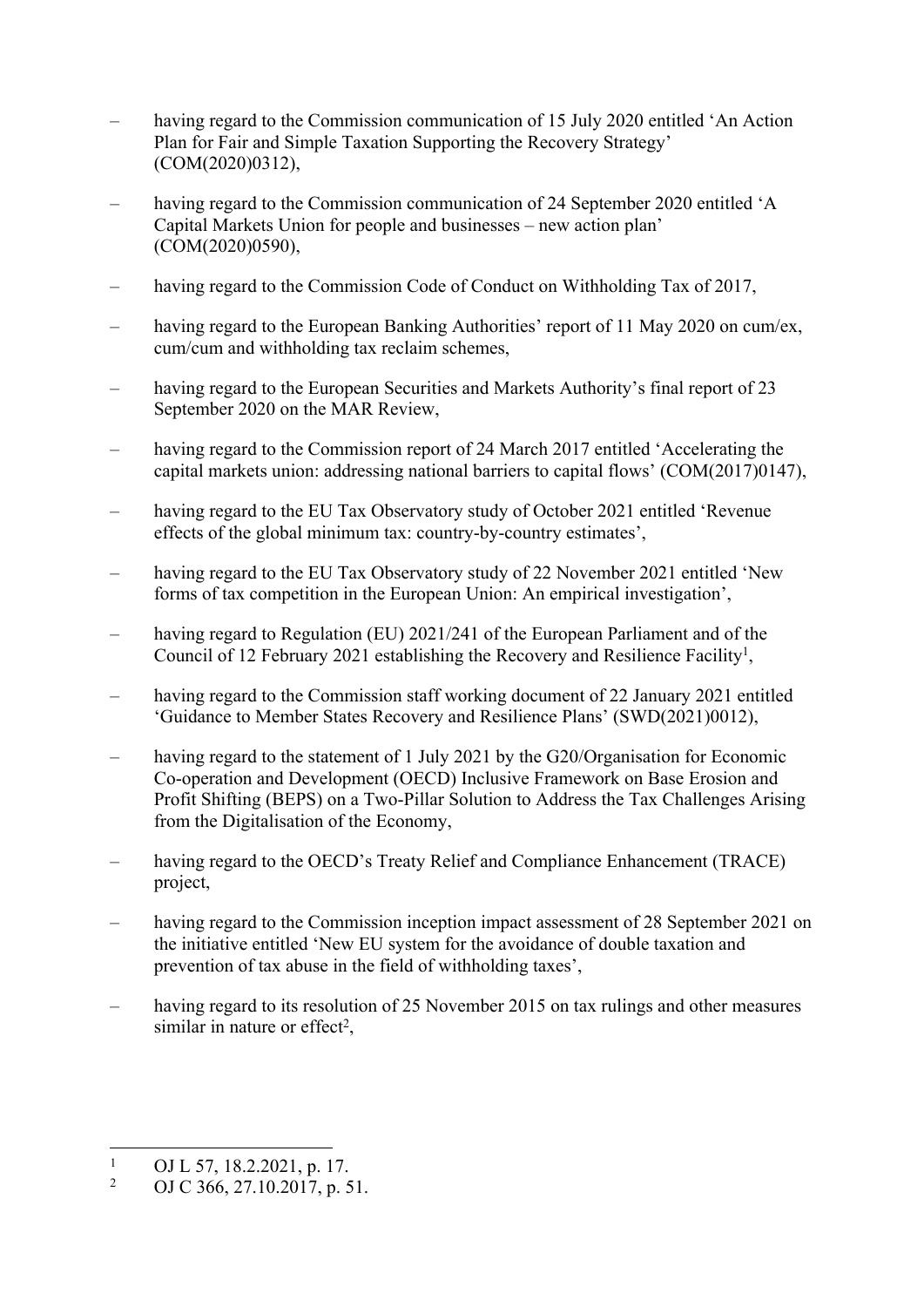- having regard to its resolution of 6 July 2016 on tax rulings and other measures similar in nature or effect<sup>1</sup>,
- having regard to its resolution of 29 November 2018 on the cum-ex scandal: financial crime and loopholes in the current legal framework<sup>2</sup>,
- having regard to its resolution of 26 March 2019 on financial crimes, tax evasion and tax avoidance<sup>3</sup>,
- having regard to its resolution of 21 January 2021 on reforming the EU list of tax havens<sup>4</sup>,
- having regard to its resolution of 16 September 2021 entitled 'Implementation of the EU requirements for exchange of tax information: progress, lessons learnt and obstacles to overcome'<sup>5</sup> ,
- having regard to Rule 54 of its Rules of Procedure,
- having regard to the report of the Committee on Economic and Monetary Affairs (A9- 0011/2022),
- A. whereas Member States continue to lose tax revenue due to harmful tax practices, and estimates of the revenue lost due to corporate tax avoidance range from EUR 36- 37 billion<sup>6</sup> to EUR 160-190 billion per year<sup>7</sup>;
- B. whereas independent research<sup>8</sup> suggests that EU Member States collectively lose more corporate tax revenue to other EU Member States than to third countries;
- C. whereas high flows of royalty, interest or dividend payments through a certain jurisdiction indicate that profits are being rerouted with the sole purpose of reducing the tax burden;
- D. whereas aggressive tax planning structures can be grouped into three main channels: (i) royalty payments, (ii) interest payments and (iii) transfer pricing<sup>9</sup>, showcasing the importance of passive income flows in tax avoidance and evasion;
- E. whereas the OECD/G20 Inclusive Framework on BEPS agreed on the key components of a two-pillar reform of the international tax system in order to address the challenges

- 4 OJ C 456, 10.11.2021, p. 177.
- 5 Texts adopted, P9\_TA(2021)0392.
- 6 Commission report of 18 May 2021 entitled 'Annual Report on Taxation 2021'.
- 7 Dover, R. et al., 'Bringing transparency, coordination and convergence to corporate tax policies in the European Union, Part I: Assessment of the magnitude of aggressive corporate tax planning', European Parliament, Directorate-General for Parliamentary Research Services, European Added Value Unit, September 2015.
- 8 Tørsløv, T., Wier, L. and Zucman, G., 'The Missing Profits of Nations', Working Paper 24701, June 2018, available at: [https://www.nber.org/papers/w24701.](https://www.nber.org/papers/w24701)
- <sup>9</sup> [https://ec.europa.eu/taxation\\_customs/system/files/2018-03/taxation\\_papers\\_71](https://ec.europa.eu/taxation_customs/system/files/2018-03/taxation_papers_71_atp_.pdf) [\\_atp\\_.pdf](https://ec.europa.eu/taxation_customs/system/files/2018-03/taxation_papers_71_atp_.pdf)

<sup>1</sup> OJ C 101, 16.3.2018, p. 79.

<sup>2</sup> OJ C 363, 28.10.2020, p. 102.

<sup>3</sup> OJ C 108, 26.3.2021, p. 8.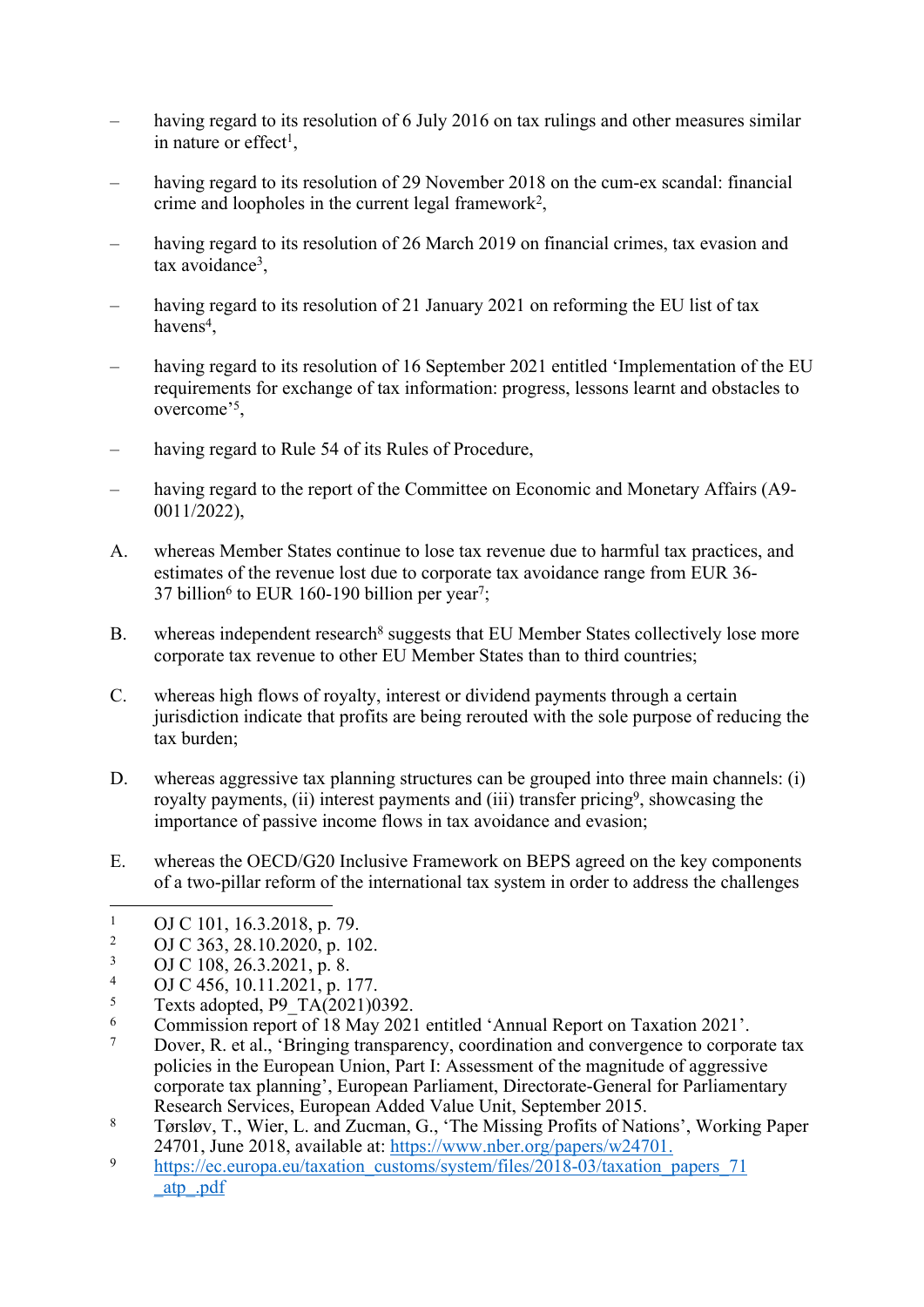arising from the digitalisation of the economy, including a minimum effective corporate tax rate of 15  $\%$ ;

- F. whereas the EU Tax Observatory has estimated that the implementation of the OECD/G20 agreement's Pillar II will lead to an immediate increase of EUR 63,9 billion in tax revenue for the 27 Member States;
- G. whereas withholding taxes can reduce the risk of tax evasion and avoidance, but may also lead to double taxation; whereas such taxes represent a source of revenue for Member States to finance public spending, and are an effective tool to secure a domestic tax base and combat profit shifting to low-tax jurisdictions;
- H. whereas changes at EU and Member State level in the withholding tax system should be integrated with existing and upcoming anti-tax avoidance provisions, such as the implementation of the abovementioned agreement by the OECD/G20 Inclusive Framework on BEPS;
- I. whereas the cum-ex and cum-cum schemes both involve reclaims of dividend withholding tax to which the beneficiaries were not entitled and are estimated to have imposed a total cost to taxpayers of about EUR 140 billion between 2000 and 2020; whereas most of these reclaims have been considered illegal and the revelations constitute the largest ever tax fraud scandal in the European Union;
- J. whereas complex, lengthy, costly and non-standardised refund procedures increase the risk of tax fraud and avoidance schemes, as demonstrated by the cum-ex revelations, while also increasing the administrative burden for cross-border investments, particularly for small and medium-sized enterprise (SME) and retail investors, and may discourage cross-border investments and create an obstacle to market integration and the advancement of the Capital Markets Union;
- K. whereas the European Parliament's position on the Capital Markets Union is laid out in its resolution of 8 October 2020 entitled 'Further development of the Capital Markets Union (CMU): improving access to capital market finance, in particular by SMEs, and further enabling retail investor participation<sup>'1</sup>; whereas the EU remains committed to completing the Capital Markets Union and to promoting a true European market that encourages cross-border investments; whereas the Commission has announced the objective of alleviating the tax-associated burden in cross-border investments as one of the key action points in its 2020 communication entitled 'A Capital Markets Union for people and businesses – new action plan';
- L. whereas the Commission has introduced non-binding measures to ease tax refund claim procedures in the past, including a Code of Conduct on withholding tax and a recommendation on the simplification of procedures for claiming cross-border withholding tax relief, which have yielded only limited results; whereas the OECD's TRACE package<sup>2</sup> is also not widely applied;

<sup>1</sup> OJ C 395, 29.9.2021, p. 89.

<sup>2</sup> Opening statement by Mr Paul Gisby (Accountancy Europe) at the FISC Subcommittee public hearing in the European Parliament on 27 October 2021.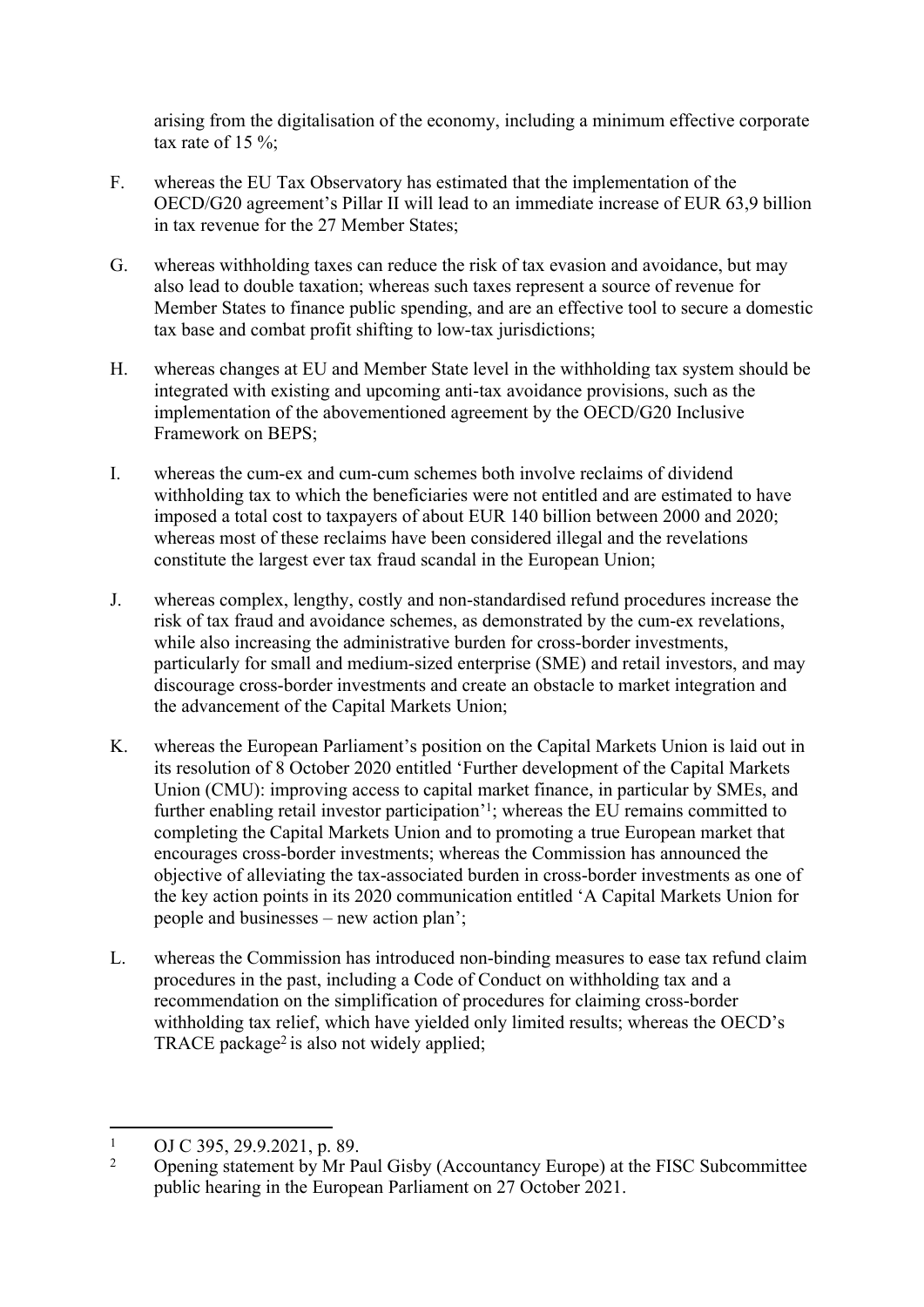- M. whereas the Commission has estimated the total costs of withholding tax refund procedures at around EUR 8,4 billion in 2016, which was mainly due to foregone tax relief, the costs of reclaim procedures and opportunity costs<sup>1</sup>, making the prospect of cross-border investments less attractive;
- N. whereas the Interest and Royalties Directive (IRD) and the Parent-Subsidiary Directive (PSD) both exempt certain cross-border payments that take place within the EU and are related to interest, royalties and dividends from withholding tax with the aim of eliminating double taxation;
- O. whereas on 26 February 2019, the Court of Justice of the European Union ruled on several cases regarding the Danish withholding tax regime with respect to dividends and interest paid by Danish companies to companies in other EU Member States with important consequences for the application of the IRD and PSD; whereas these cases confirm the importance of reliable beneficial ownership information and economic substance on the part of the recipient of passive income;
- P. whereas recital 3 of the IRD states that 'it is necessary to ensure that interest and royalty payments are subject to tax once in a Member State';
- Q. whereas negotiations on the revision of the IRD have been stalled in the Council since 2012 owing to diverging views among Member States on the possibility of including an effective minimum tax rate for royalties and interest; whereas the Commission considers that the transposition of Pillar 2 of the OECD/G20 Inclusive Framework on BEPS should pave the way for agreeing the pending proposal for recasting the  $IRD<sup>2</sup>$ ;
- R. whereas the Commission has pledged to propose a legislative initiative for introducing a common, standardised, EU-wide system for withholding tax relief at source, accompanied by an exchange of information and cooperation mechanism among tax administrations<sup>3</sup>;
- S. whereas high standards of cooperation between Member States regarding taxation, within the boundaries of the Treaties and the European legal framework, remain crucial to protecting and safeguarding the integrity of the single market;

## *Putting an end to profit shifting practices*

- 1. Notes that despite continuous efforts, the system of withholding taxes among Member States has remained largely fragmented in terms of rates and relief procedures, creating loopholes and legal uncertainty; notes further that the current system is abused to shift profits, enables aggressive tax planning and creates the undesired effect of double taxation in addition to barriers to cross-border investments in the single market;
- 2. Welcomes the considerable progress made in the fight against harmful tax practices in recent years, both at EU and international level, while stressing that better application of

<sup>1</sup> Commission report of 24 March 2017 entitled 'Accelerating the capital markets union: addressing national barriers to capital flows' (COM(2017)0147).

<sup>2</sup> Commission communication of 18 May 2021 entitled 'Business Taxation for the 21st Century' (COM(2021)0251).

<sup>3</sup> Commission Action Plan for Fair and Simple Taxation supporting the Recovery Strategy.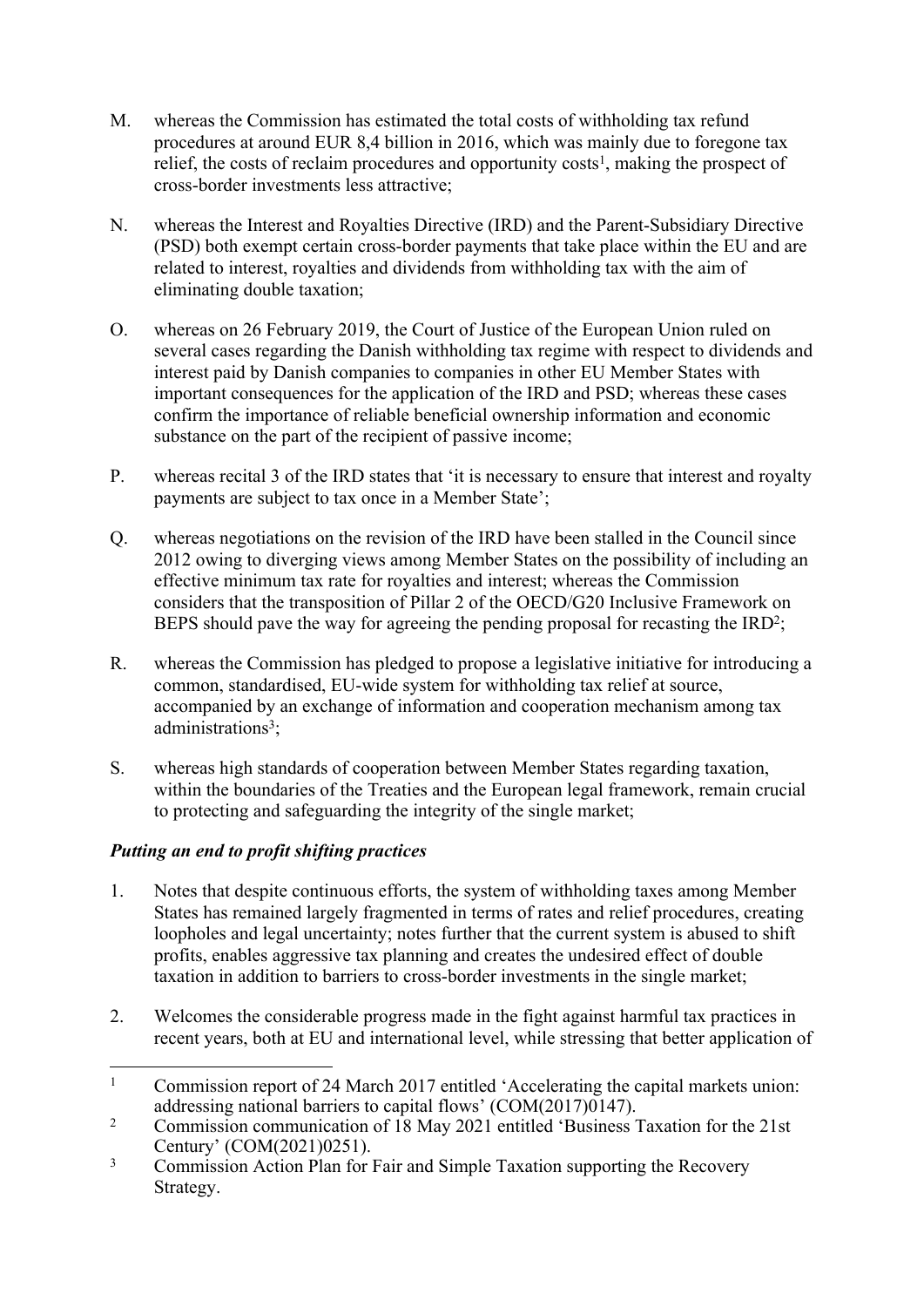existing laws is needed and, in the light of growing evidence of profit shifting, harmful tax competition, and fraud, notably after the cum-ex revelations, that legislative action may be necessary, alongside efforts to tackle taxation-based obstacles to cross-border investments;

- 3. Welcomes the agreement reached by the OECD/G20 Inclusive Framework on a twopillar reform, including a global minimum effective corporate tax rate; considers this an important step towards ending the practice of shifting profits to low-tax jurisdictions, reducing harmful tax competition among territories and ensuring that companies pay their fair share of tax in each jurisdiction; notes, however, that the agreement includes carve-out clauses and a de minimis exclusion and that the scope is focused on multinational enterprises with a global consolidated turnover of at least EUR 750 million;
- 4. Is pleased that 137 countries and jurisdictions have supported the OECD/G20 Inclusive Framework agreement on a two-pillar reform; notes with satisfaction the fact that all Members of the G20 and of the OECD and all EU Member States are part of the agreement; welcomes the fact that the Commission put forward a legislative proposal for the implementation of Pillar II in line with the agreement shortly after the OECD developed its model rules; calls on the Council to swiftly adopt such proposals, while taking into account Parliament's position, so that it is effective in 2023; believes that putting a floor on tax competition is part of the implementation of the international deal;
- 5. Recalls that withholding taxes can be a defensive measure that Member States take against countries mentioned on the EU list of non-cooperative jurisdictions for tax purposes; requests that the Commission consider putting forward a legislative proposal that enhances coordinated defensive measures against listed countries, given that discretionary application by individual Member States has been less effective than anticipated; highlights, in this regard, that the implementation of the OECD/G20 agreement, notably Pillar II, must also be taken into account;
- 6. Reiterates its demand that the Commission present a legislative proposal for an EUwide withholding tax in order to ensure that payments generated within the Union are taxed at least once before leaving it<sup>1</sup>; urges the Commission to include strong anti-abuse measures in this proposal;
- 7. Notes that a simple, consistent and fair tax system is a key factor in enhancing the competitiveness of the EU; regrets that base erosion and profit shifting are still ongoing and are facilitated by the lack of a common withholding tax on outbound payments to third countries and the absence of common rules and procedures that more effectively ensure taxation of intra-EU flows of dividends, royalties and interest, including a possible minimum effective tax rate; underlines that addressing profit shifting should be one of the EU's main tasks for the coming years;
- 8. Recalls that the Commission, in the context of the European Semester and the assessment of the national recovery and resilience plans, found that more reforms are needed in order to address aggressive tax planning in six Member States, where the

<sup>1</sup> European Parliament resolution of 6 July 2016 on tax rulings and other measures similar in nature or effect, paragraph 26.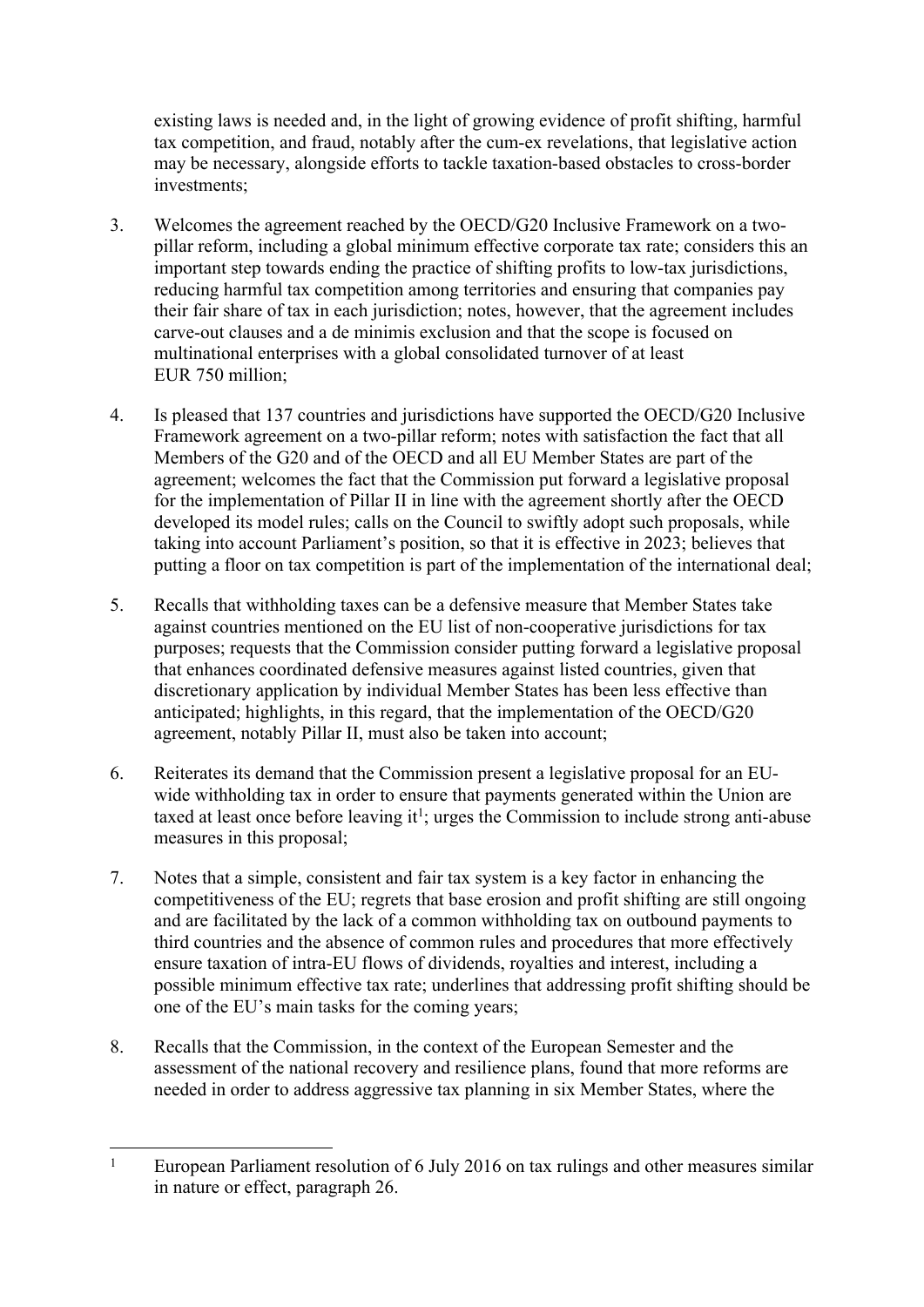absence or limited application of withholding taxes on outbound payments are likely to be misused for aggressive tax planning and treaty shopping;

- 9. Calls on the Commission to insist on the implementation of recommendations in the context of the European Semester and the assessment of the national recovery and resilience plans regarding aggressive tax planning, and in particular interest, royalty and dividend payments;
- 10. Stresses that the regime in place under the IRD and PSD, coupled with the absence of common rules and procedures that ensure the taxation of intra-EU flows of dividends, interest and royalty payments, can provide conduits for these flows to leave the EU untaxed for low-tax third jurisdictions, resulting in significant revenue losses; stresses the need to address this issue at least through anti base-erosion rules;
- 11. Calls on the Commission and the Member States to establish a common and standardised withholding tax framework that reduces complexity for investors, stems the practice of treaty shopping and ensures that all dividends, interest, capital gains, royalty payments, professional service payments and relevant contract payments generated in the EU are taxed at an effective rate;
- 12. Recalls its position adopted at first reading of 11 September 2012 on the revision of the IRD; regrets that the revision of this directive has been blocked in the Council since 2012 owing to diverging views among Member States on the possibility of including an effective minimum tax rate for royalties and interest; urges the Council to swiftly resume and conclude the negotiations on the IRD in the light of the EU's implementation of Pillar II;
- 13. Notes that the lack of an effective minimum tax rate on dividend payments to shareholders has created an environment that may favour tax avoidance; calls on the Commission to analyse this issue and to assess the best legislative options to address it, including the possibility of revising the PSD;
- 14. Recalls that recent research<sup>1</sup> shows large differences in the application of withholding taxes in Member States – the rates can vary between 0 % and 35 % – and points to the fact that withholding tax rates in tax treaties are often lower than the standard rates;
- 15. Encourages all Member States to complete the ratification of the Multilateral Convention to Implement Tax Treaty Related Measures to Prevent Base Erosion and Profit Shifting (MLI); calls on the Commission to include these MLI standards in the reform of the EU list of non-cooperative tax jurisdictions and its criteria;
- 16. Encourages Member States to review all tax treaties in force signed with third countries to ensure compliance with new global standards; asks the Commission to suggest proportionate measures to Member States regarding their existing bilateral tax treaties to ensure that they include general anti-abuse rules;

<sup>1</sup> Van 't Riet, M. and Lejour, A., 'A Common Withholding Tax On Dividend, Interest And Royalties In The European Union', 2020.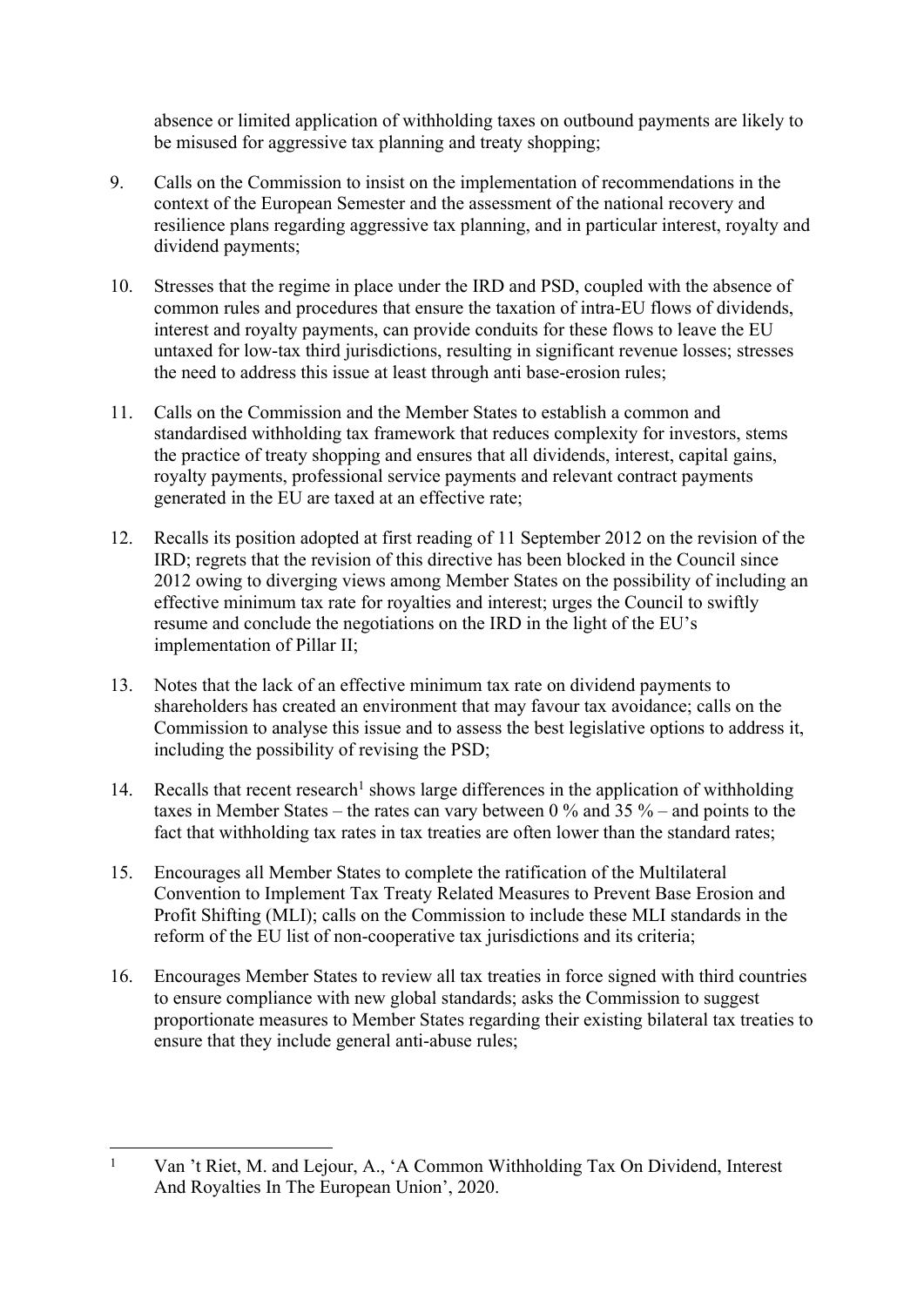17. Invites the Commission to assess the development of EU guidelines for the negotiation of tax treaties between Member States and developing countries in the light of the 'Subject to Tax Rule' included in Pillar 2;

## *Stepping up the fight against dividend arbitrage*

- 18. Recalls that in October 2018, an investigation disclosed that 11 Member States had lost up to EUR 55,2 billion in tax revenue as a result of cum-ex and cum-cum schemes, but that new estimates from an investigation published in October 2021 set the amount of loss of public revenue at around EUR 140 billion for the period 2000-2020; is concerned that these schemes continue to be exploited at the expense of EU public finances; is concerned to hear of the possible existence of other schemes with a similarly damaging impact, such as cum-fake; notes that the German Court of Justice in Karlsruhe ruled in July 2021 that cum-ex schemes are illegal and therefore constitute tax fraud;
- 19. Notes the inquiry and final report by the European Securities and Markets Authority (ESMA) and the European Banking Authority (EBA) into cum-ex, cum-cum and withholding tax reclaim schemes, as requested by Parliament; calls on the Commission to assess possible solutions to tackle these schemes, namely the possibility of linking tax reclaims to the underlying distribution of dividends, notably through a unique identifier, and/or by entrusting a single entity in each Member State with responsibility for collecting the withholding tax and issuing the relevant tax certificate to ensure that multiple tax reclaims over a single distribution cannot take place and that abuse of reclaim procedures is easily detected by tax administrations;
- 20. Emphasises that the cum-ex revelations have had an impact on market integrity and investor confidence; calls on the Commission to reflect on the conclusions of ESMA's final report on the review of the Market Abuse Regulation (MAR) to analyse whether the regulation has been violated, and to consider whether amendments to the MAR are required in this regard; highlights that European authorities, including the EBA and ESMA, must be held to their supervisory responsibilities;
- 21. Calls on the Commission to propose measures to enhance cooperation and mutual assistance between tax authorities, financial market supervisory authorities and, where appropriate, law enforcement bodies regarding the detection and prosecution of withholding tax reclaim schemes; highlights ESMA's recommendation<sup>1</sup> to the Commission to remove the current legal limitations for the exchange of information between financial market supervisory authorities and tax authorities; calls on the Commission to provide for a legal basis for the exchange of relevant information between these authorities, notably to flag suspicious activities, in forthcoming legislative proposals;
- 22. Shares ESMA's concern that withholding tax reclaim schemes are rarely confined within EU borders<sup>2</sup> and therefore stresses the importance of continued international cooperation on this matter;

<sup>1</sup> European Securities and Markets Authority final report of 23 September 2020 on the MAR Review, paragraph 624.

<sup>2</sup> Ibid., paragraph 617.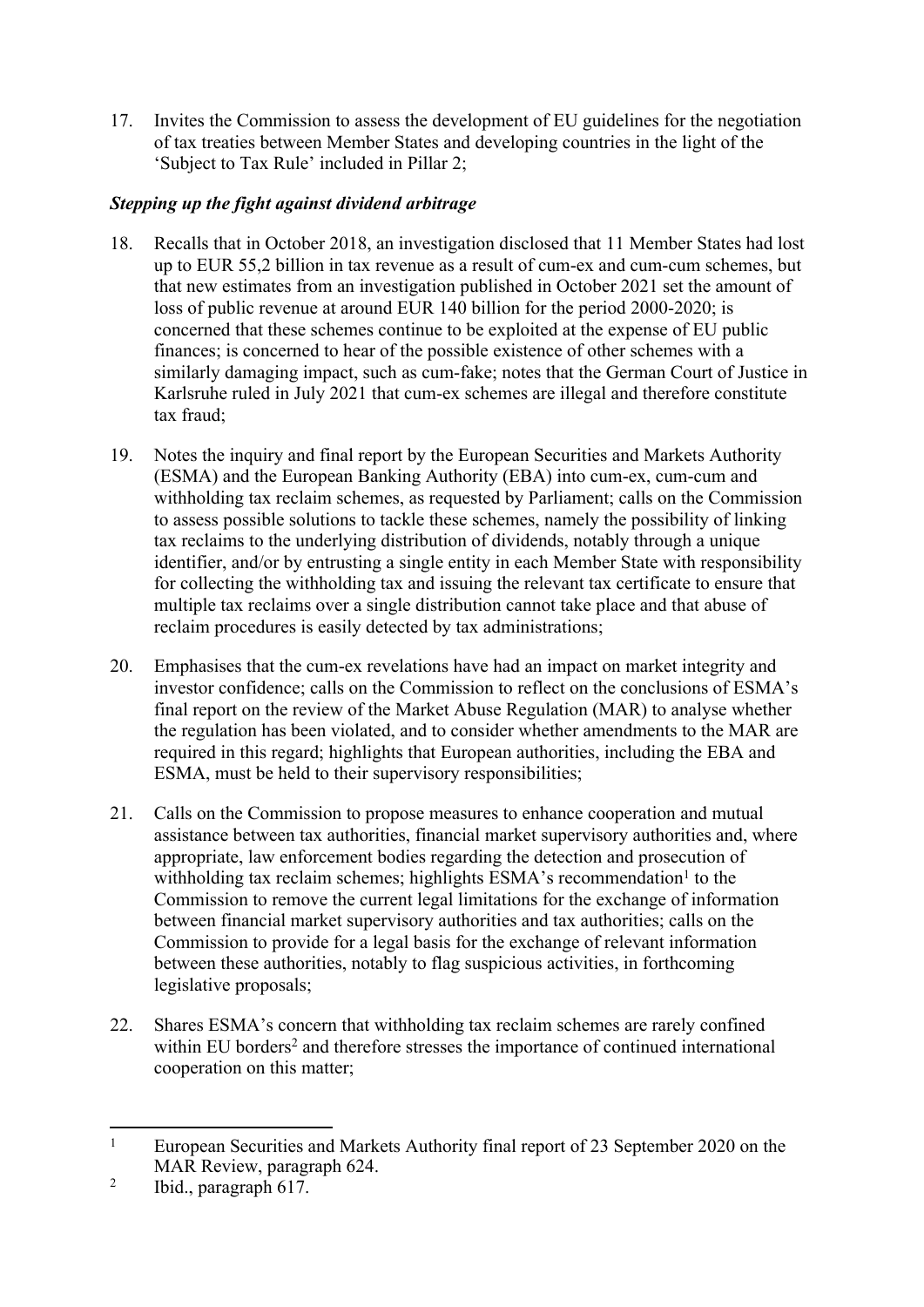- 23. Highlights the Commission's efforts and Parliament's initiatives to strengthen tax cooperation between Member States, one such example being the Fiscalis programme;
- 24. Stresses that although Council Directive 2014/107/EU has facilitated the exchange of information, other obstacles to the detection of cum-ex and cum-cum schemes exist, including settlement delays in security transactions, the scope of the exchange of information on capital gains, and the insufficient spontaneous exchange of information; recalls the recommendations issued in its resolution of 16 September 2021 entitled 'Implementation of the EU requirements for exchange of tax information: progress, lessons learnt and obstacles to overcome';
- 25. Emphasises that the role of intermediaries should be taken into consideration and calls on the Commission and the Member States to develop appropriate measures to prevent their role in facilitating tax abuse and tax avoidance; recalls that Directive (EU) 2018/822 (DAC 6) introduced mandatory disclosure rules for cross-border arrangements, creating an obligation on intermediaries to report potentially harmful tax arrangements; calls on the Commission to evaluate to what extent these rules have contributed to revealing harmful tax arrangements such as cum-cum and cum-ex schemes and to what extent they have had a deterrent effect;
- 26. Calls on the Commission to extend the mandatory exchange of information to dividend arbitrage schemes and all information on capital gains, including the granting of dividend and capital gains tax refunds; further calls on the Commission to assess the impact of the extension of reporting requirements to cross-border arrangements for the management of the assets of clients who are natural persons, taking into account the administrative burden that would be created; highlights, in this framework, the importance of accurate and complete beneficial ownership information;

#### *Removing barriers to cross-border investments in the single market*

- 27. Strongly welcomes the Commission's intention to put forward a proposal by the end of 2022 establishing a common and standardised system for withholding taxes, accompanied by a mechanism for the exchange of information and cooperation among tax administrations of Member States; urges the Commission, with full respect for EU competences, to strive also to tackle divergences in withholding taxes in the EU;
- 28. Requests that such a proposal address the need for harmonised implementation that should replace tax treaties between Member States; calls on the Commission to provide guidance on treaty provisions which could be used by Member States in their bilateral agreements with third countries;
- 29. Recalls the Commission's commitment to completing the Capital Markets Union; calls on the Commission, in this regard and by 2022, for an impact assessment of the implementation of the measures included in the action plan launched in 2019;
- 30. Notes that the Commission recommendation to implement well-functioning relief-atsource procedures or, where this is not possible, to establish quick and standardised refund procedures, which was issued as part of the Commission recommendation of 19 October 2009 on withholding tax relief procedures, has not yet been satisfactorily implemented by Member States;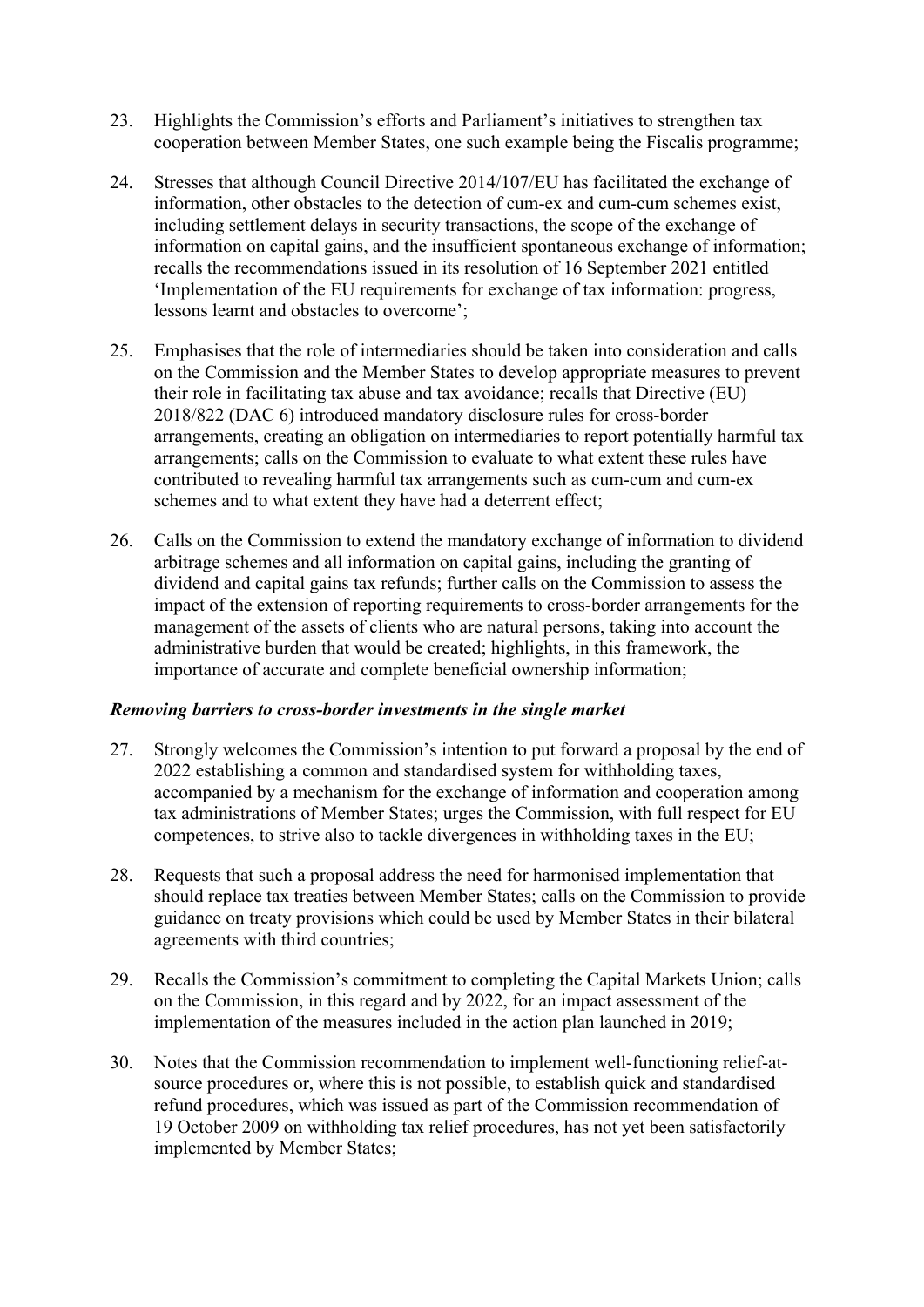- 31. Urges the Commission to come forward with a common and standardised EU procedure for withholding tax refunds for all Member States; highlights that such harmonisation would be particularly helpful for retail investors, who are often deterred from completing refund procedures due to the excessive burden caused by said discrepancies, and would thus improve the level playing field;
- 32. Calls on the Commission to introduce, inter alia and as part of this harmonisation, rules on exemptions and deductions and a standardised format and process for reclaim requests, and to address the current lack of a uniform definition of 'beneficial owner', the lack of alignment of time periods for request and reclaim, and language barriers; stresses the importance of preventing the possibility for fraud in the new framework;
- 33. Reckons that repayments of withholding taxes remain predominantly a paper-driven process, which is not only slower and more burdensome for taxpayers, further complicating the process for non-domestic investors, but also more prone to fraud; stresses that properly functioning, easy-to-use, quick, standardised and digital withholding tax refund procedures and improved cooperation among national tax administrations can reduce the administrative burden, uncertainty in cross-border investments and tax evasion, while speeding up procedures for investors and tax authorities alike, thus constituting an improvement over the status quo;
- 34. Takes good note of the potential of distributed ledger technology (DLT) to make the withholding system more efficient in each country, but also to facilitate seamless procedures between different national systems and prevent fraudulent activity; calls on the Commission, in this regard, to take account of existing digital solutions in Member States, to assess how to leverage blockchain technologies to prevent tax evasion and avoidance, while fully respecting EU data protection rules, and to consider the establishment of a pilot project; stresses, however, that technology alone cannot fully address the problems arising from the lack of a common framework;
- 35. Points out that the PSD and the IRD have gradually removed withholding taxes on dividend, interest and royalty payments between associated companies in the EU which reach certain thresholds, with the aim of reducing the risk of double taxation; notes that withholding taxes continue to be raised on investors below these thresholds and that the procedures for tax exemption or relief are ruled by double tax conventions in this case;
- 36. Welcomes the option outlined by the Commission to establish a fully fledged common EU relief-at-source system, which could be a reliable solution in the long term; highlights that a move towards this type of system cannot be detrimental to the fight against tax abuse or facilitate, directly or indirectly, profit shifting to low-tax jurisdictions or double non-taxation; stresses that, in all circumstances, compliance by the destination Member State with EU legislation implementing the agreement reached by the OECD/G20 Inclusive Framework must be a prerequisite for relief at source;
- 37. Recalls the OECD principle of taxing the business activity where it happens; calls on the Commission and the Member States to analyse other options such as an alternative system of 'relief at residence', in which all withholding taxes paid to the source Member State would be compensated through tax credit by the residence Member State where the income is declared, guaranteeing that no double taxation would occur and limiting the risk of abuse;